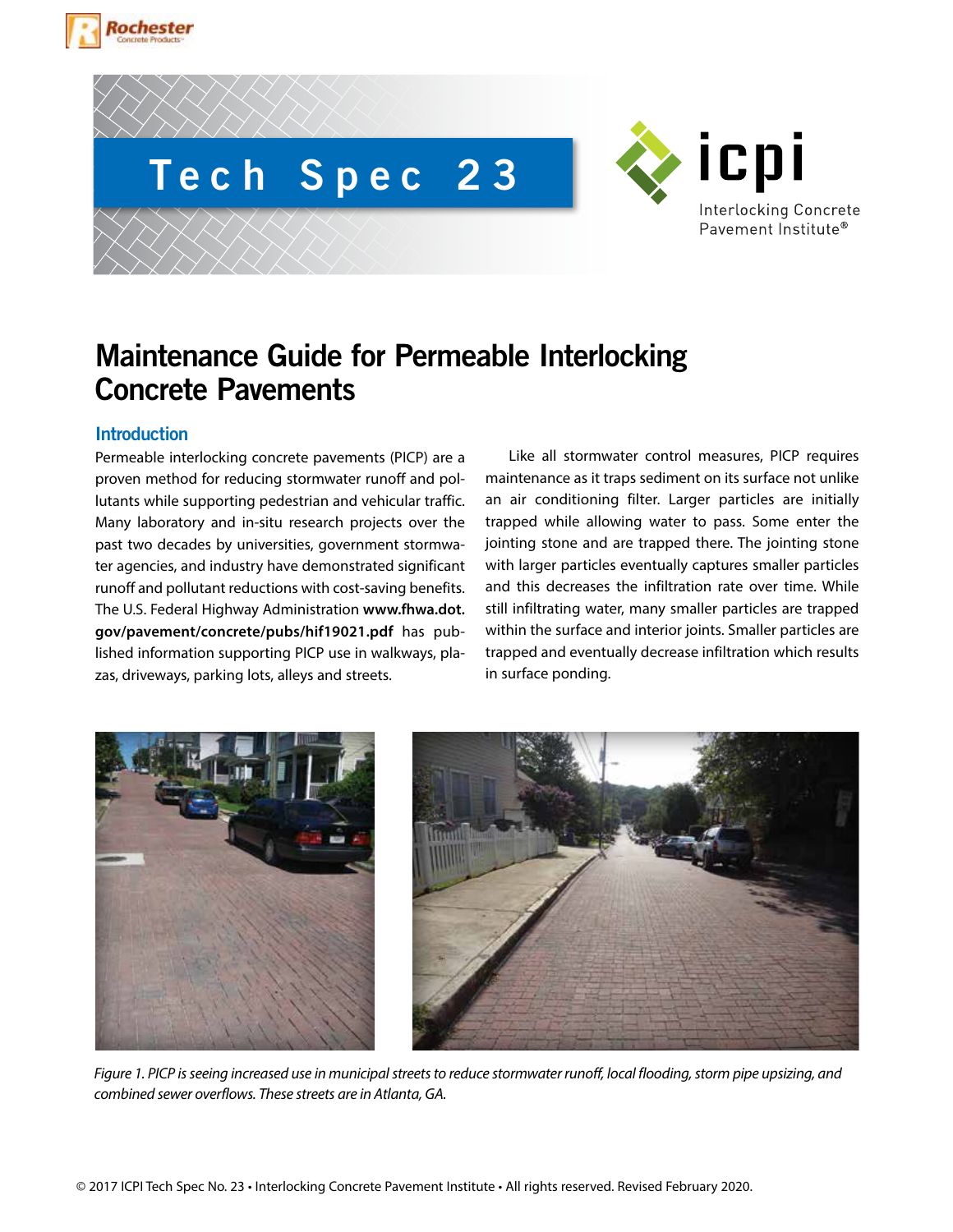

*Figure 2. Sand-filled joints and bedding common to interlocking concrete pavement* **are not used** *in PICP.* 

Every PICP site varies in sediment deposition onto its surface, particle size distribution, and the resulting cleaning frequency. For example, beach sand (a coarse particle size distribution) on the surface will not clog as quickly and require less effort removing than fine clay sediment. Besides the particle size distribution, the rate of surface infiltration decline also depends on the traffic, size, and slope of a contributing impervious area, adjacent vegetation and eroding soil, paver joint widths and jointing stone sizes. ICPI offers a PICP site selection tool on **www.icpi.org/resource-library/software-programs** to help identify favorable sites and avoid one that may incur additional maintenance.

While routine maintenance assures long-term infiltration, surface infiltration can be restored from neglected maintenance. A significant advantage of PICP is its ability to remove settled or wheel-packed sediment in the joints. This Tech Spec provides guidance on routine and restorative maintenance practices that support surface infiltration. This bulletin also provides guidance on maintaining the surface as an acceptable pedestrian and vehicular surface.

## **Practices Supporting Surface Infiltration**

PICP design and construction that complies with ICPI guidelines are fundamental to long-term surface infiltration. Guidelines are found in ASCE 68-18 standard on PICP, the ICPI manual, *Permeable Interlocking Concrete Pavements* and in *ICPI Tech Spec 18–Construction of Permeable Interlocking Concrete Pavements* available on **www.icpi.org**. Some essential characteristics described below support continued infiltration.

**PICP doesn't use sand.** Unlike interlocking concrete pavements, sand jointing or bedding materials to support paving units and dense-graded aggregate bases are not used in PICP. Sand joints and bedding allow very little water to enter and often eventually clog for traffic borne detritus and sediment.

**Construction E & S control is essential.** Erosion and sediment control during construction is covered in the previously mentioned documents, and is customized to each project via the Stormwater Pollution Prevention Plan or SWPPP. An inspection checklist is provided at the end of this bulletin that includes sediment control. If the PICP is built first and construction traffic must use it, then it will very likely require vacuum cleaning upon construction completion. The ideal situation is PICP constructed late in the project such that it will not receive much construction traffic and sediment. This may require using temporary construction roads.

If PICP receives run-on from upslope pervious or impervious areas, inspect these areas for erosion and sediment, yard waste, materials storage, etc. Sweep or vacuum the contributing drainage area clean and free of any dirt, leaves and mulch as they are a major source of PICP clogging. Lawn and planting beds should be sloped away from PICP areas.

**Maintain filled joints with stones.** The jointing stones capture sediment at the surface so it can easily be removed. If sediment is allowed to settle and consolidate, then cleaning becomes more difficult since the sediment is inside the joint rather than on the surface. Settlement of



*Figure 3. Whether eroded onto or dumped on PICP, erosion and sediment control are essential during construction.*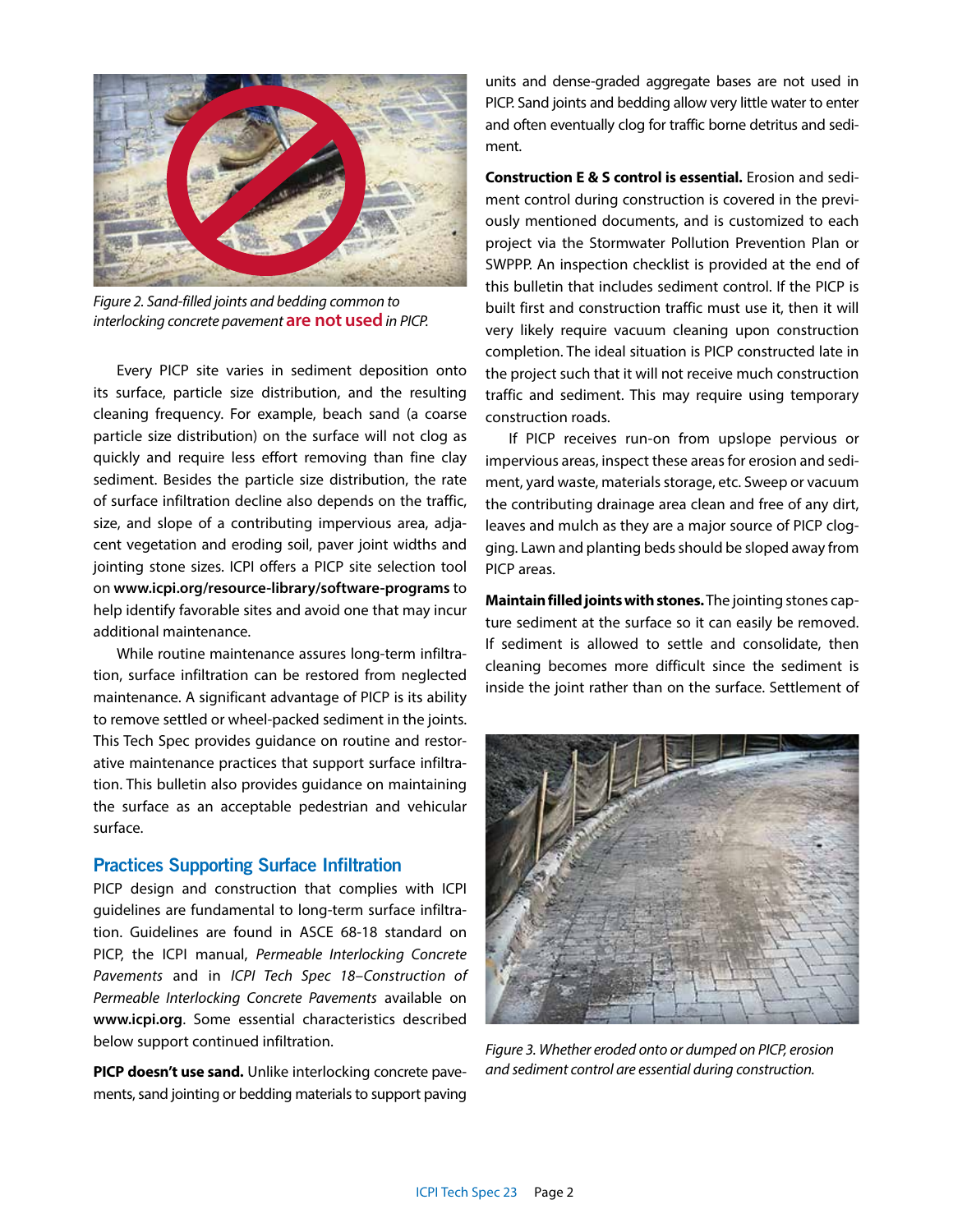

*Figure 4. Keeping PICP joints filled with permeable aggregate facilitates removal of accumulated sediment.*

jointing stones in the first few months is normal to PICP as open-graded aggregates for jointing and bedding choke into the larger base aggregates beneath and stabilize. This settlement often requires the joints to be refilled with aggregates three to six months after their initial installation. If possible, this should be included in the initial construction contract specifications. Aggregate-filled joints facilitate sediment removal at the surface.

Keeping the joints filled during the PICP service life is essential to trapping sediment and facilitating its removal at the surface. Permeable segmental paving systems that do not use jointing aggregates may incur higher maintenance time and costs to extract accumulated sediment from deep within the joints and bedding, or eventually move through the base/subbase aggregates onto the subgrade and reduce its infiltration.

Filled paver joints means filled to the bottom of the paver chamfers with jointing stone. If the pavers have very small or no chamfers, then they should be filled within 1/4 in. (6 mm) of the paver surface. Should the top of jointing stone settle below  $\frac{1}{4}$  in. (6 mm), vacuum equipment can be less effective in removing sediment and cleaning becomes potentially more expensive.

**Manage mulch, topsoil and winter sand.** Finally, stockpiling mulch or topsoil on tarps or on other surfaces during site maintenance activities rather than directly on the PICP



*Figure 5. Mulch placed on tarps prevents more expensive cleaning of PICP.* 



*Figure 6. Sand from winter maintenance must be removed the following spring.*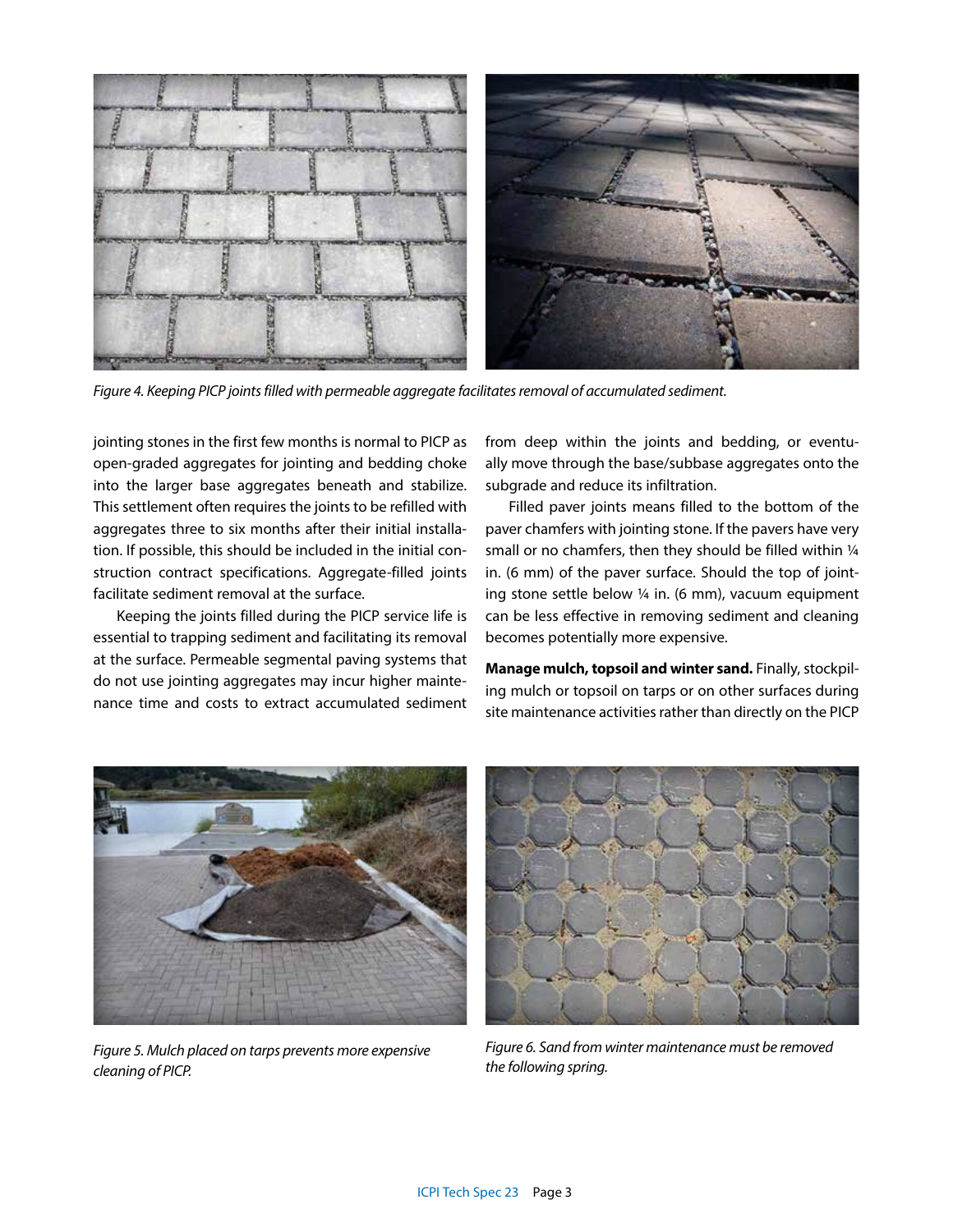

*Figures 7 and 8. Pine needles and leaves eventually will degrade and get compacted into the joints from traffic. They should be removed by sweeping or vacuuming before that happens.*

surface helps maintain infiltration. Figure 5 illustrates an example of correct management of landscaping material on PICP, as well as the need to exposed soil slopes.

Sand used in the winter for traction is not recommended. Figure 6 illustrates the consequence to PICP joints when subjected to winter sand for traction. If used, sand should be removed with vacuuming in the spring to prevent a substantial decrease in surface infiltration. Using jointing aggregate is recommended as a better alternative to using sand for winter traction. In addition, the aggregate can provide some refilling of the joints.

### **Surface Infiltration Inspection & Testing**

**Visual Inspection—**Effective ways to assess PICP surface infiltration is by conducting visual inspections or tests on the surface before, during and immediately after rainfall.

**Inspect Before a Rainfall—**Sediment crusted in the joints when dry is the most opportune time to remove it. During dry periods, the sediment layer in each joint can sometimes dry out and curl upward. This layer can be easily loosened by vacuum equipment.

Additionally, deciduous leaves and pine needles eventually get crushed by traffic, degrade, and work their way into the joints, thereby reducing infiltration. See Figures 7 and 8. The site should be inspected for sediments from adjacent eroding areas and those areas stabilized immediately.

Weeds growing from within joints indicate accumulated sediment in the joints and neglected maintenance. See Figure 9. Weeds will not germinate unless there is accumulated sediment. Weeds should be removed by hand. Herbicide may kill weeds, but dead vegetation and roots will remain. They typically reduce infiltration and should eventually be removed.

**Inspect During and Just After a Rainstorm—** The extent of puddles and bird baths observed during and especially after rainstorm indicate a need for surface cleaning. A minor amount of ponding is likely to occur particularly at transitions from impervious pavement surfaces to PICP. This often occurs first as sediment is transported by runoff and vehicles. See Figures 10 and 11. Should ponding areas occupy more than 20% of the entire PICP surface, then surface cleaning should be conducted. While a rainstorm's exact conclusion is difficult to predict, standing water on PICP for more than 15 minutes during or after a rainstorm likely indicates a location approaching clogging.



*Figure 9. Weeds indicate sediment accumulation and lack of surface cleaning to remove it.*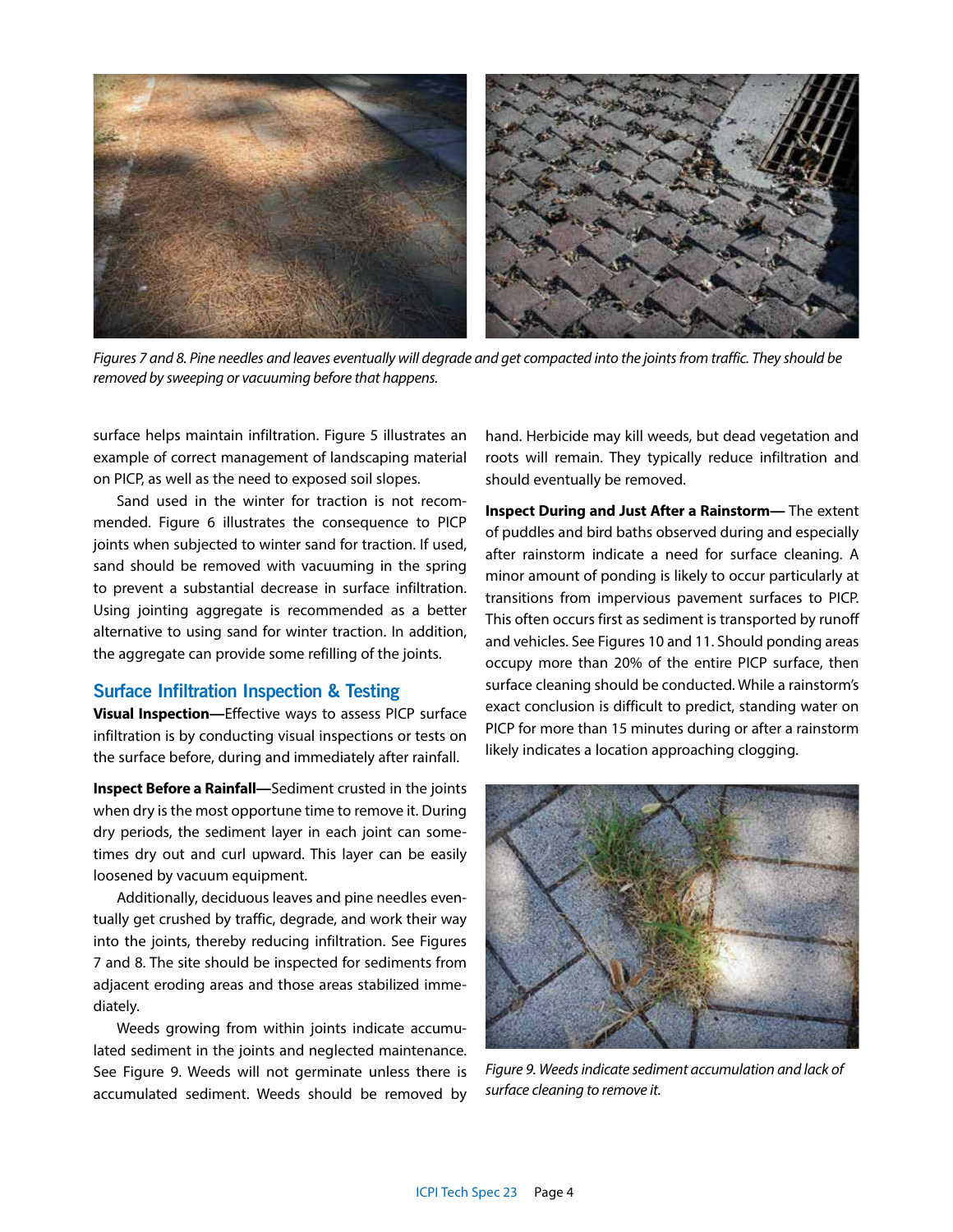

*Figure 10. Erosion of adjacent asphalt and sediment deposition on PICP.* 



*Figure 11. Ponding on PICP typically first occurs at the junction with impermeable pavement.*



*Figure 12. Steps in setting up test equipment for measuring surface infiltration using ASTM C1781.*

**Test Surface Infiltration—**A quick and subjective test for the amount of surface infiltration is pouring water on PICP. If the water spreads rather than infiltrates, the extent of spreading suggests an area that may be clogging. Should more than approximately 20% of the surface area see ponding during or immediately after a rainstorm, a more objective measure of surface infiltration of these areas can

be accomplished using ASTM C1781 *Standard Test Method for Surface Infiltration Rate of Permeable Unit Pavement Systems.* Figure 12 illustrates the test set up using a 12 in. (300 mm) diameter ring set on plumber's putty. (The ring can be metal or plastic.) Figure 13 illustrates the test apparatus in place with water poured into it.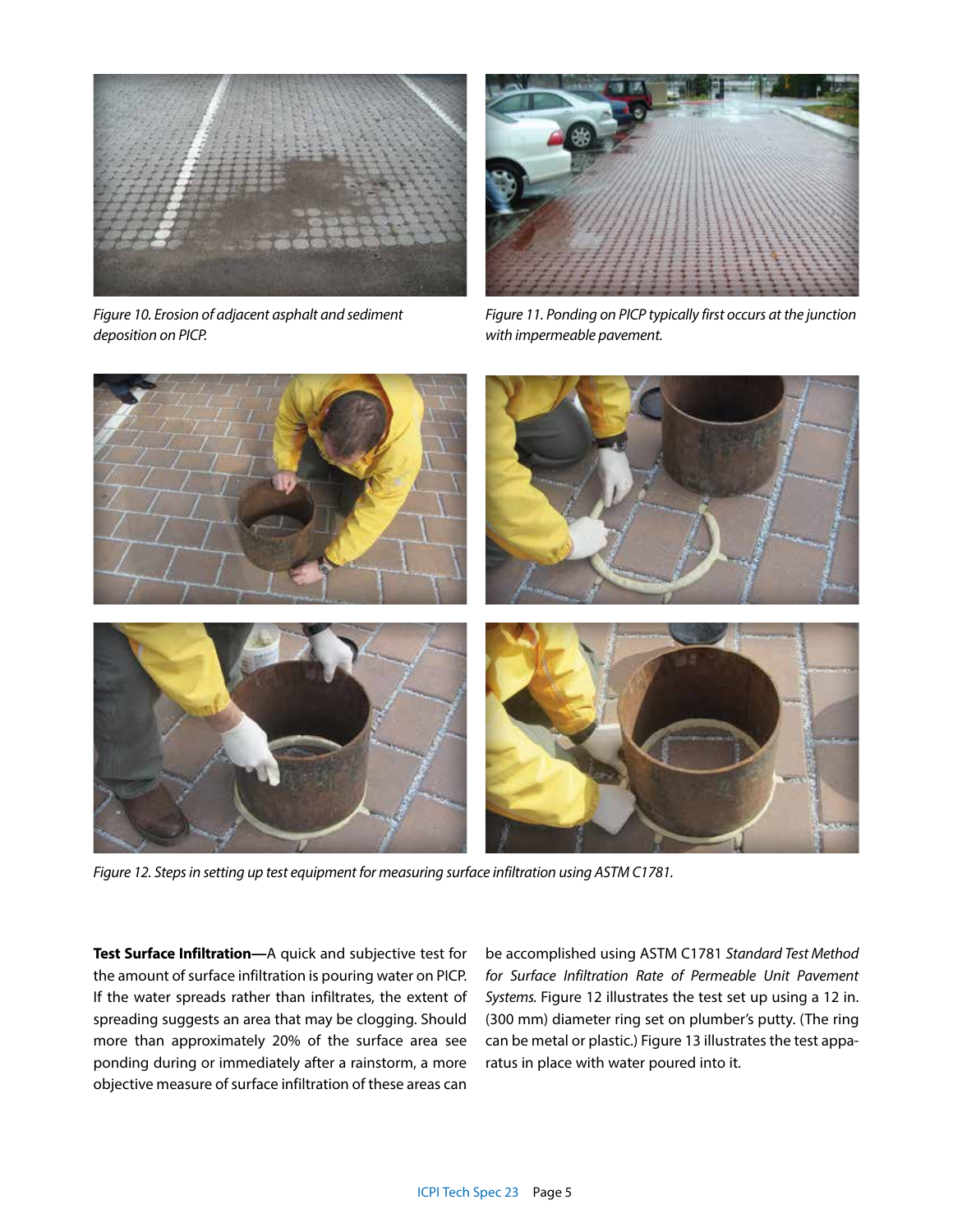

*Figure 13. ASTM C1781: pouring the wanter into a 12 in. (300 mm) inside diameter ring set on plumber's putty.* 

ASTM C1781 test method begins with "pre-wetting" an area inside the ring to ensure the surface and materials beneath are wet. This is done by slowing pouring 8 lbs (3.6 kg) of water while not allowing the head of water on the paver surface to exceed  $\frac{3}{8}$  in. (10 mm) depth. If the time to infiltrate 8 lbs of water is less than 30 seconds (using a stopwatch typically on a cell phone), the subsequent test is done using 40 lbs (18 kg) of water. If more than 30 seconds, then 8 lbs of water is used in the subsequent tests. Again, a  $3/8$  in. (10 mm) head is maintained during the pour while being timed with a stopwatch. The surface infiltration rate is calculated using formulas in the test method.

If infiltration measurements on ponded areas consistently result in rates below 20 in./hour (508 mm/hr), they require immediate surface cleaning. PICP surfaces sloped over 2% with less than 40 in./hr infiltrate rate require immediate surface cleaning. An infiltration rate of 20 in./hr equates to 30 minutes' infiltration time and 40 in./hr results in 15 minutes. Table 1 further illustrates the relationship between time for 40 lbs (18 kg) of water to infiltrate and the calculated infiltration rate. ICPI offers a

downloadable calculator for converting time of infiltration to infiltration rates when using C1781. See **www.icpi.org/ resource-library/software-programs.**

## **Surface Infiltration Maintenance Types**

**Preventive and Restorative Maintenance—**There are two approaches or service types for maintaining PICP surface infiltration: preventive and restorative. Preventive maintenance is done regularly to maintain infiltration. It removes most loose sediment and debris from the surface before being trapped and stuck in the jointing aggregates thereby causing clogging. Preventive maintenance may require reinstatement of a small amount of jointing stones or none at all.

## **Preventive Maintenance Equipment Options for Maintaining Various Sized PICP Applications**

#### **Cleaning Small Pedestrian Areas and Driveways**

Theas are typically under 2,000 sf or 200  $m<sup>2</sup>$  and include patios, plazas, sidewalks, and driveways. Equipment options follow:

| Table 1. ASTM C1781 test results: relationship between time     |
|-----------------------------------------------------------------|
| required to infiltrate and calculated surface infiltration rate |

| Time to<br>infiltrate water |                   | Approximate surface<br>infiltration rate<br>inches/hr (mm/hr) |                          |
|-----------------------------|-------------------|---------------------------------------------------------------|--------------------------|
|                             | Minutes   Seconds | 8 lbs. (3.6 kg)<br>water                                      | 40 lbs. (18 kg)<br>water |
| 0.5                         | 30                | 235 (5,913)                                                   | 1,175 (29,564)           |
| 1                           | 60                | 117 (2,956)                                                   | 587 (14,782)             |
| 2                           | 120               | 59 (1,478)                                                    | 294 (7,391)              |
| 4                           | 240               | 29 (739)                                                      | 147 (3,696)              |
| 6                           | 360               | 20 (493)                                                      | 98 (2,464)               |
| 8                           | 480               | 15 (370)                                                      | 73 (1,848)               |
| 15                          | 900               | 8 (197)                                                       | 39 (985)                 |
| 30                          | 1800              | 4 (99)                                                        | 20 (493)                 |
| 60                          | 3600              | 2(49)                                                         | 10 (246)                 |

Note: $I = (K \cdot M)/(D^2 \cdot t)$ , where

 $I =$  Surface infiltration rate, in./hr (mm/hr)

- $K = 126,870$  for US customary units  $(4,583,666,000$  for metric)
- $M =$  water mass, lbs (kg)
- $D =$  ring diameter (12 in. or 305 mm)
- $t =$  time for water to infiltrate in seconds

 $\Box$  Acceptable performance > 100 in./hr (2,500 mm/h)

- Plan to clean soon
- Clean immediately  $<$  20 in./hr (500 mm/hr)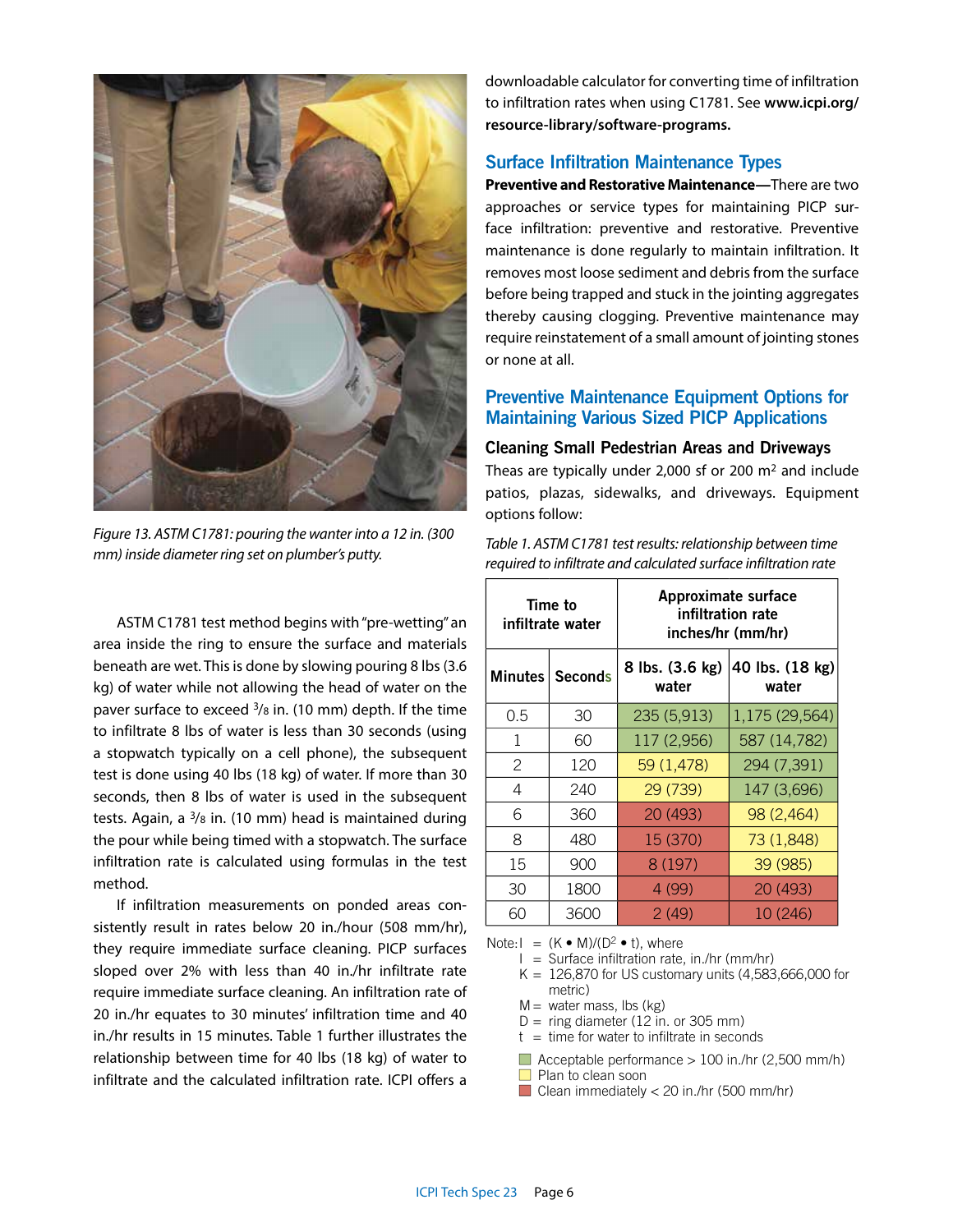



*Figure 14. Bristle broom for removing loose debris Figure 15. Blowing debris to curbs or gutters for removal and disposal.*



*Figure 16. Rotary brushes increase cleaning efficiencies.*



**Leaf Blower (electric or gas powered)—**A minimum air speed of 120 mph (190 kph) is recommended. Jointing aggregates remain in place while removing loose debris such as leaves from the surface. See Figure 15.

**Rotary Brush with Plastic Bristles—**These are often used to spread jointing stone during construction. Same equipment can be used to clean surface to top of joints. Bristles can flip debris out of joints (depends on bristle reach into the joints). A small amount of aggregate may need to be replaced in the joints after using. See Figure 16.



**Wet/Dry Shop Vacuum or Walk-behind Vacuum—**Use equipment with a minimum 4 (peak) HP motor with minimum 130 cubic feet  $(3.7 \text{ m}^3)$  per minute suction. These machines can remove some jointing aggregates so they may require replenishment. See Figures 17 and 18.

**Power Washer—**This equipment should be capable of 1,400 to 1,800 psi (9.6 to 12.4 MPa) pressure. Apply the spray at a 30° angle approximately 18 to 24 in. (45 to 60 cm) from the surface and adjust as needed. This equipment will evacuate jointing aggregate and replenishment will be required. Power washing alone generally is not an optimal cleaning approach because there is almost no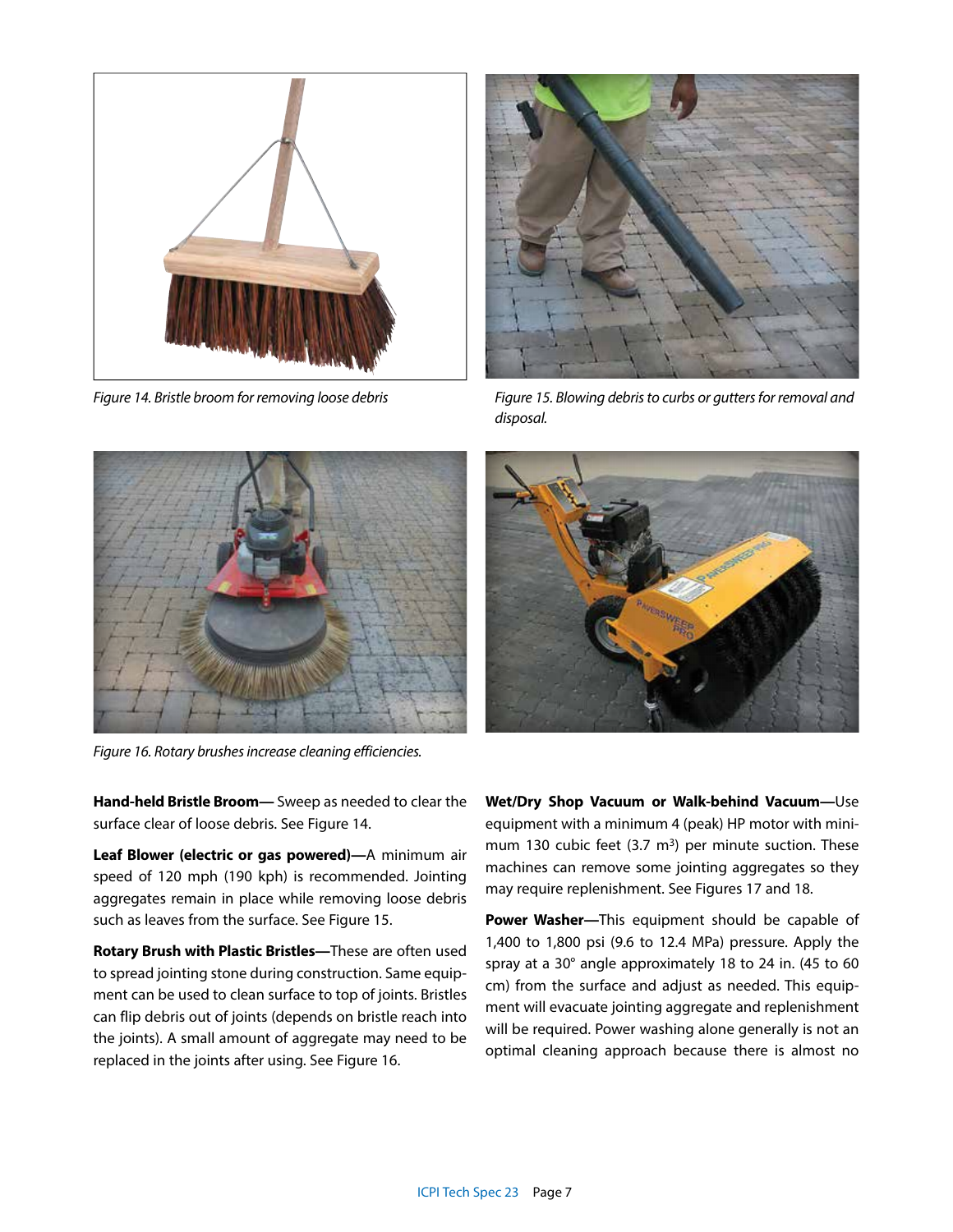



*Figure 17. Wet/dry shop vacuum cleans loose sediment from a PICP residential driveway* 

*Figure 18. Walk-behind vacuum cleans a small parking area.*



*Figure 19. Power washing requires a little practice to minimize jointing stone removal.*

opportunity on most sites to remove the water-suspended sediment before the water is absorbed back into the pavement. See Figure 19.

### **Cleaning Large PICP Areas**

These are typically over 2,000 sf or 200  $m<sup>2</sup>$  such as large plazas, long sidewalks and driveways, parking lots, alleys and streets. Equipment options follow:

**Street Sweepers—**These typically have rotating plastic bristle brushes positioned near the curb side and center pickup into a hopper at the rear. Do not use water as it slows removal of loose dirt into the machine. This machine does provide a small vacuum force to manage dust, but the cleaning action is provided by the mechanical sweeping, so it is moderately effective among large machines



*Figure 20. This type of mechanical sweeper removes sediment from joints parallel to the direction of the broom rotation.*

for removing sediment in the joints. Bristles from the the main broom can reach into joints parallel to the direction of the broom rotation, but have little effect on the joints not aligned with the broom rotation. See Figure 20.

**Regenerative Air Sweepers—**Includes a box positioned under the truck and on the pavement through which air is blown and recirculated (hence the term regenerative air). The pavement must have no convex (or reverse) crown in order to create an adequate seal for suction in the box. Air pressure flowing through it picks up loose debris and sediment. Rotating brushes can be used to direct dirt and debris toward the box. See Figure 21.

# **Restorative Infiltration Maintenance for Large Clogged Surfaces**

Restorative maintenance is conducted when sediment has lodged in the jointing stones from traffic and weather. The condition indicates that the PICP surfaces have not been regularly cleaned. Restorative maintenance requires some or complete removal of the jointing aggregates to increase infiltration. The depth of jointing stone removed depends on the penetration depth of the sediment into the joints. This can be determined on a sample of a few clogged joints (typically where ponding occurred) by prying out stones and sediment with a flat head screwdriver until little or no accumulated sediment appears.

**True Vacuum Sweepers—**These can withdraw jointing material and even the concrete pavers. Therefore, the vacuum engine revolutions must be adjusted by the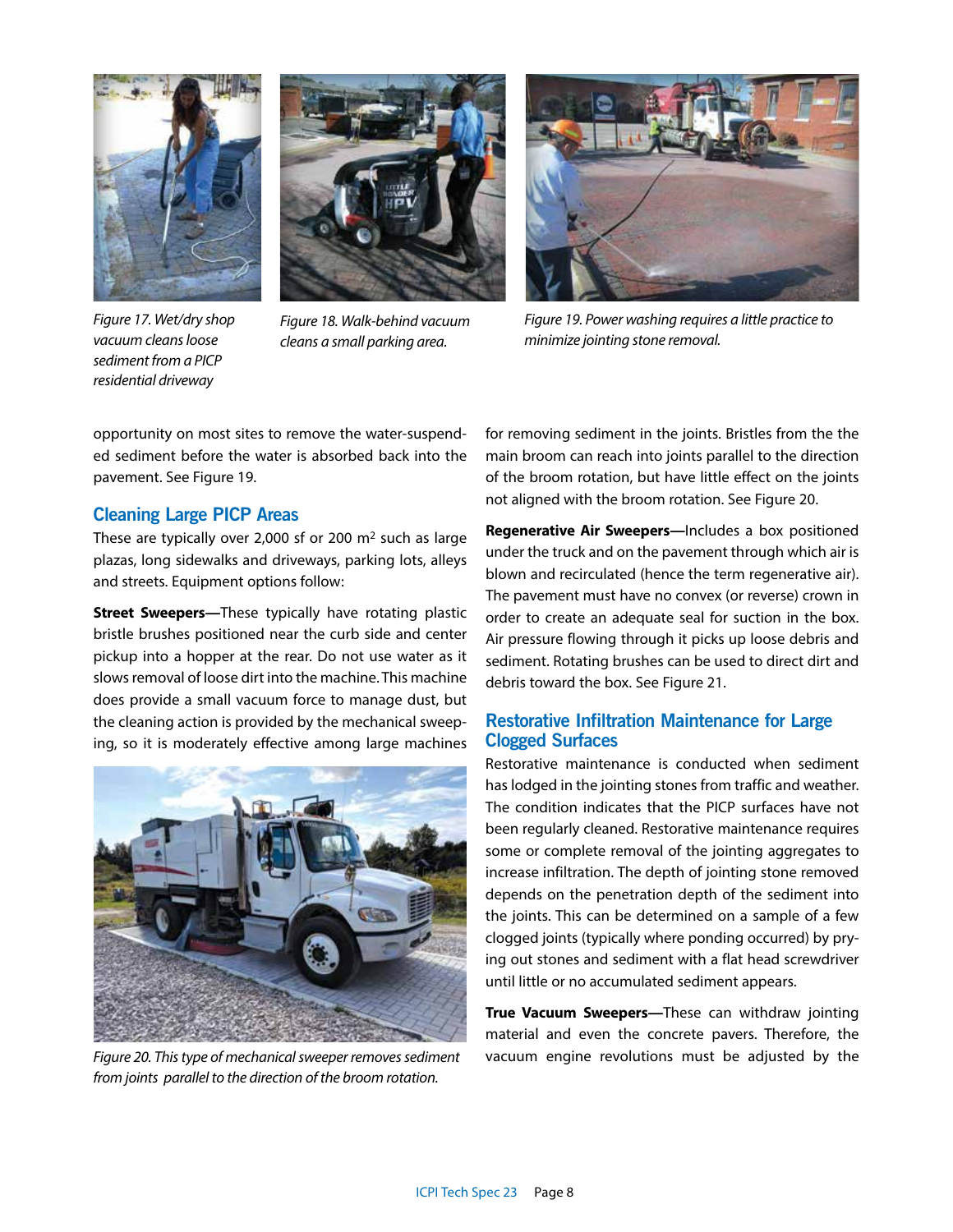

*Figure 21. A regenerative air machine does routine cleaning in a PICP parking lot.*





*Figure 22. A true vacuum machine cleaning neglected PICP.*

machine operator during a few test runs to find the setting that withdraws the needed depth of sediment and jointing aggregate. After withdrawal, jointing aggregates will require replenishment. The suction orifice is typically about a yard (meter) wide and positioned on the curb side of the truck. Extremely clogged surfaces will require two or more passes. Figure 22 shows this machine. It is often used by municipalities to clean out storm drain catch basins and may require a separate vacuum attachment to clean pavements.

**High-power Washing and Vacuum Equipment**—Figure 23 shows the equipment for restorative cleaning where water is applied to help loosen sediment and stones in the joints. Figure 23 shows a vacuum that withdraws sediment and stones immediately after applying water. The water and debris are drawn into a vac truck.

**High Pressure Air/Vacuum**—High pressure air is blasted into the joints and has been shown to be very effective at dislodging sediment and debris. A second step is then required to vacuum up the debris that is dislodged. In Figure 24, the machine in the foreground blows debris completely out of the joints and the second machine takes up the debris into a vac truck similar to that used to clean catch basins. See Figure 24. As with all restorative cleaning methods, clean jointing stone is spread and the empty joints are filled. After removing excess stones from the surface, the pavers with filled joints are compacted with a minimum 5,000 lbf (22 kN) vibratory plate compactor operating at 75-90 Hz. See Figure 25. This helps settle the stones into the joints. Any joints were stones have settled should be filled with more stones within a  $1/4$  inch (5 mm) of the paver surfaces.

# **Inspection Intervals and Procedures for Maintaining Surface Infiltration**

Preventive maintenance provides the best infiltration performance by implementing the following procedures:

**1. Weekly—**Prevent contamination from routine landscape maintenance such as grass clippings from mowing, hedge trimming, mulching plant beds, etc. by: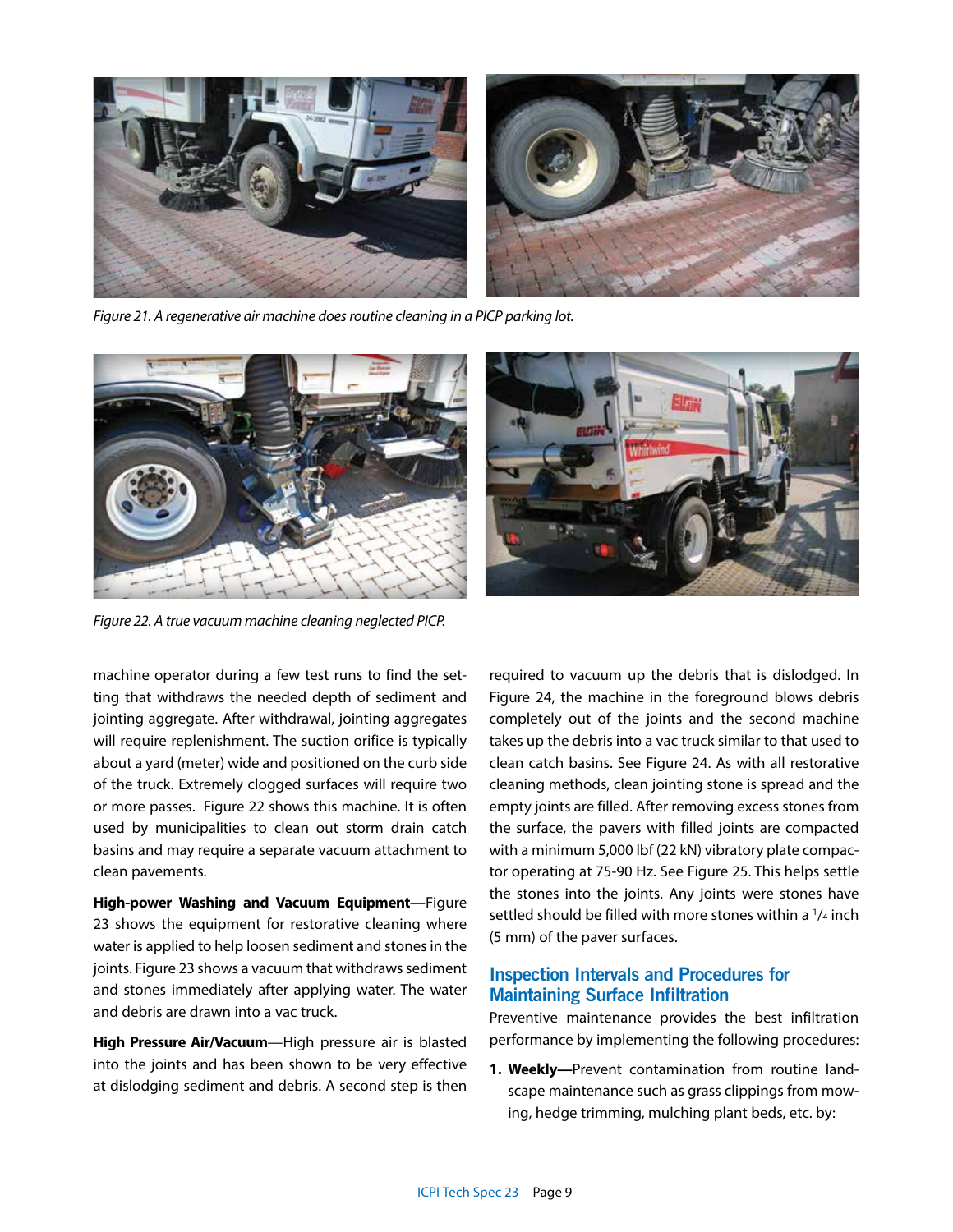

*Figure 23. This equipment provides combined washing and vacuum of unmaintained PICP.*



*Figure 24. This equipment blows sediment and soiled aggregate from the joints and uses vacuum equipment to remove them.* 



*Figure 25. No matter the equipment used, after removing sediment soiled aggregate, clean aggregate is placed in the joints, the surfaced cleaned and compacted.*

- Broom sweep debris from the paver surface, or
- Blow debris from the paver surface with a powered leaf blower onto other surfaces that will not retransmit it to the PICP surface.
- Mechanically sweep paver surface.
- Remove loose debris, leaves, needles, sediment, topsoil, mulch, etc. after severe rain storms using the above procedures.
- Collect and dispose of debris.
- **2. Semi-annually—**Remove loose surface debris from the pavers and jointing stones (1) when trees have defoliated in the fall and (2) at the end of winter snowfall.
	- Use a wet/dry vacuum for small areas and a regenerative air machine for larger areas.
	- Replenish jointing stone as needed to the bottom of the paver chamfers.
	- Check any observation wells and outlet pipes from underdrains to confirm drain down and water outflows.
- **3. Six to ten years—**Based on observation and during rainstorms and subsequent surface infiltration tests,

remove and replenish the jointing stones and sediment using restorative cleaning equipment and procedures.

**Note:** *Various factors will affect each project's preventive maintenance schedule and each must be reviewed individually.*

## **Winter Maintenance**

**Snow Removal—**Unlike other permeable pavement surfaces, PICP demonstrates durability in the winter. PICP can be plowed with steel or hard rubber blades. Steel blades typically scratch all pavement surfaces. When using commercial snow removal companies, confirm in writing they provide protective edges on the snowplow equipment to avoid scratching the surface. Most pavers have chamfers on their surface edges which can help protect the edges from chipping by snow plows. For smaller areas, use a plastic snow shovel and fit snow blowers with plastic on the scoops and on the gliders. When possible deposit plowed snow onto grassy areas and not on the PICP when the plowed snow is dirty. Such dirt will remain and likely help clog the PICP surface after the snow melts.



*Figure 26. This is an example of snow that should have been deposited on a grassy area. If such areas are not available, then vacuum clean the PICP in the early spring.*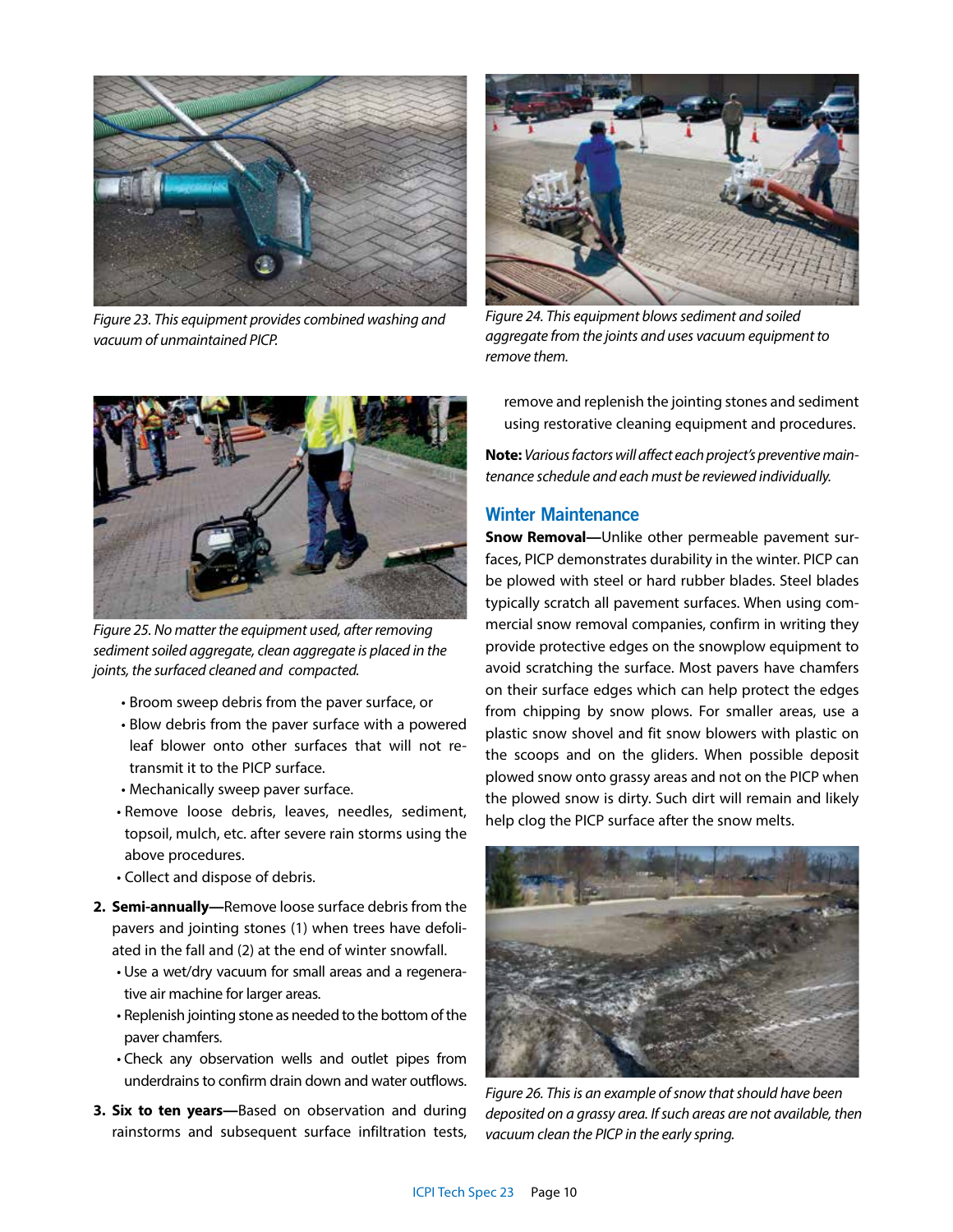#### *Table 2. Maintenance guidelines for all PICP distresses*

| <b>Distress</b>                                                                                  | <b>Activity</b>                                                                                          | <b>Frequency</b>                                                     |
|--------------------------------------------------------------------------------------------------|----------------------------------------------------------------------------------------------------------|----------------------------------------------------------------------|
| <b>Clogging</b>                                                                                  | Vacuum sweep surface to remove<br>sediment.                                                              | 1 to 2 times annually; adjust frequency<br>based on sediment loading |
| <b>Clogged/Damaged</b><br><b>Secondary Features</b>                                              | Clean out or repair secondary drainage<br>features.                                                      | Annually, after major rain event                                     |
| <b>Depressions</b>                                                                               | Repair all paver surface depressions,<br>exceeding 0.5 in. (13 mm)                                       | Annually, repair as needed                                           |
| <b>Rutting</b>                                                                                   | Repair all paver surface rutting,<br>exceeding 0.6 in. (15 mm)                                           | Annually, repair as needed                                           |
| <b>Faulting</b>                                                                                  | Repair all paver surface faulting,<br>exceeding 0.25 in. (6 mm)                                          | Annually, repair as needed                                           |
| <b>Damage Paver Units</b>                                                                        | Replace medium to high severity<br>cracked, spalled or chipped paver units.                              | Annually, repair as needed                                           |
| <b>Edge Restraint</b><br><b>Damage</b>                                                           | Repair pavers offset by more than 0.25<br>in. (6 mm) from adjacent units or curbs,<br>inlets, etc.       | Annually, repair as needed                                           |
| <b>Excessive Joint Width</b>                                                                     | Repair pavers exhibiting joint widths<br>exceeding 0.5 in. (13 mm)                                       | Annually, repair as needed                                           |
| <b>Joint Filler Loss</b>                                                                         | Replenish aggregate in joints.                                                                           | As needed                                                            |
| Repair areas exhibiting horizontal creep<br><b>Horizontal Creep</b><br>exceeding 0.4 in. (10 mm) |                                                                                                          | Annually, repair as needed                                           |
| <b>Additional Distresses</b>                                                                     | Missing pavers shall be replaced.<br>A geotechnical investigation is<br>recommended for pavement heaves. | Annually, repair as needed                                           |

**Deicers—**When used sparingly, deicers should not damage PICP surfaces as the brine typically forms on the surface to lower the freezing temperature of water and eventually moves into the joints with melting ice or snow. Some deicers will accelerate surface wear on some styles of pavers with blasted or hammered surfaces. Sealers may help reduce the risk of damage.

Deicer types acceptable for use in on PICP surfaces include sodium chloride, calcium chloride and potassium chloride. Do not use magnesium chloride as it will eventually destroy all concrete materials. Anti-icing agents that contain ammonium nitrate and ammonium sulfate should not be used since they can also erode concrete. Always read and follow the manufacturer's recommendations for use and heed all warnings and cautions.

# **Maintenance for Other Distresses**

Over time and traffic, PICP can exhibit other distresses besides surface ponding from clogged joints. These are outlined in Table 2 and remedies are provided.